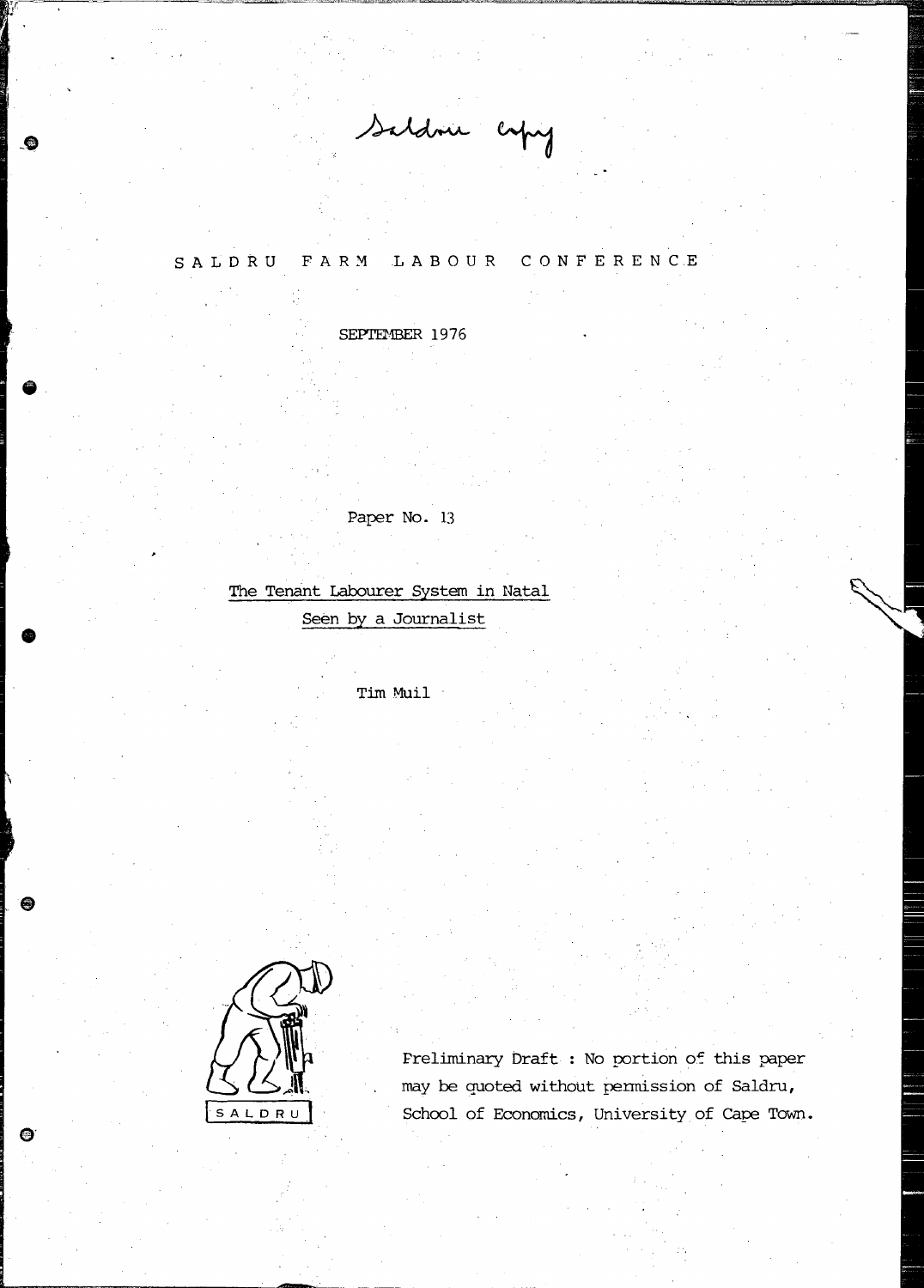## The Tenant Labourer System in Natal

seen by a journalist.

 $\frac{1}{2}$ 

## Tim Muil.

 $\hat{z}_{\rm max}$  is  $\hat{z}_{\rm max}$ 

 $\frac{1}{2}$ 

 $\boldsymbol{\Theta}$ 

African Affairs Correspondent.

## Natal Mercury.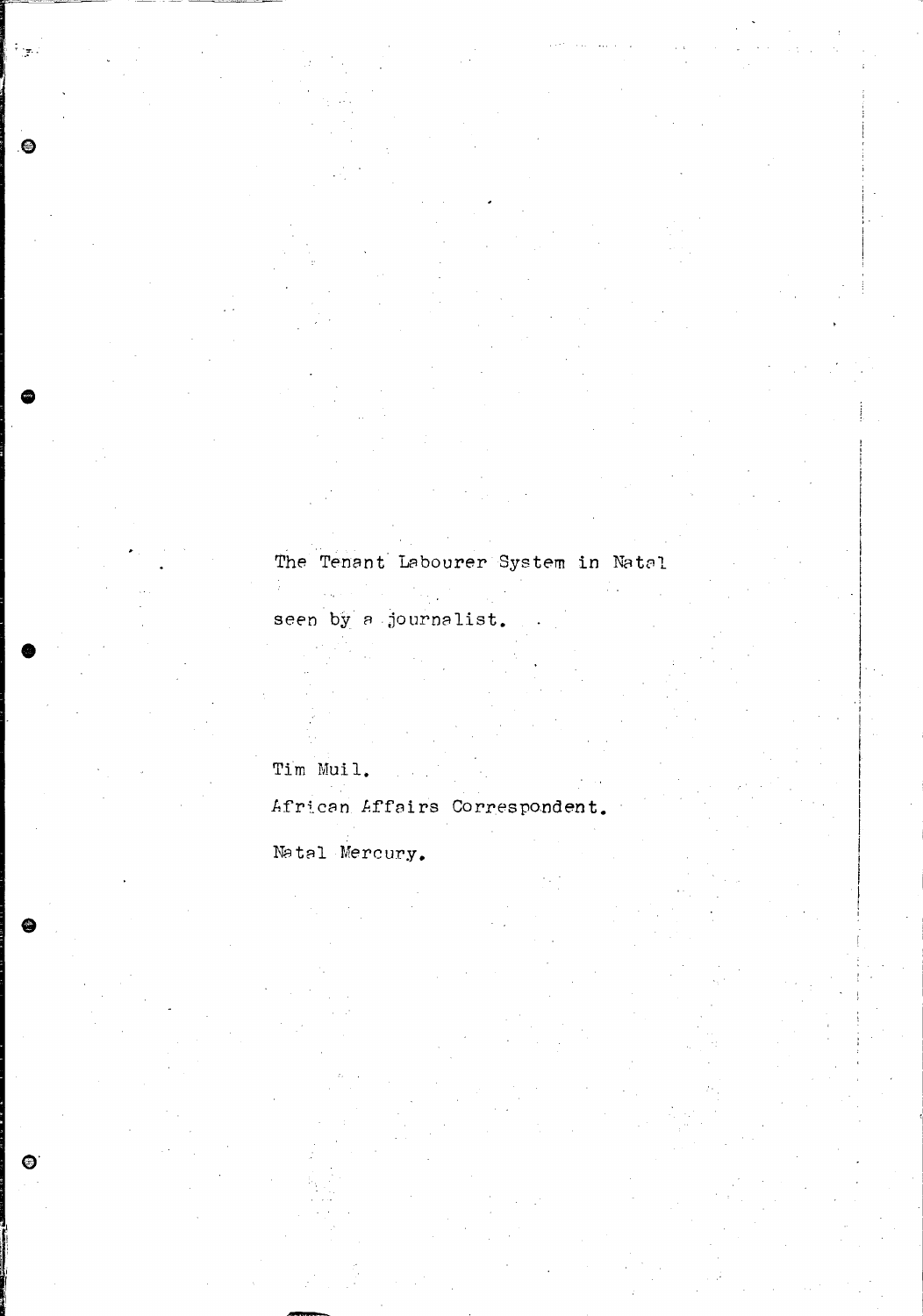William and his family were one of 16 families evicted from a farm in the Louwsberg district. He has been on the road looking for somewhere to live for ten months. He has five wives and 35 children, the youngest of whom is six months old. His newly created homeland is not sllowed to accept him because it is overpopulated and the already sparse grazing is overstocked. He has gone from official to official with his bundle of trekpasses which state simply that he has three months to leave a certain farm. They are trekpasses to nowhere.

This is an excerpt from a newspaper report published in 1970. William's plight helped to bring the explosive nature of the tenant labourer situation to public notice for the first time. Till then evictions from farms in the Natal Midlands and in the north of the province had been the occasional fodder of agricultural correspondent's columns.

The average reader knew nothing then of the tenant labourer, nor anything of the conditions under which he lived. worked and trekked. Now readers have no excuse because these Africans have been evicted in hordes and their story has been told many times.

William and his enormous family had nowhere to go because the four alternatives available were closed for a variety of reasons.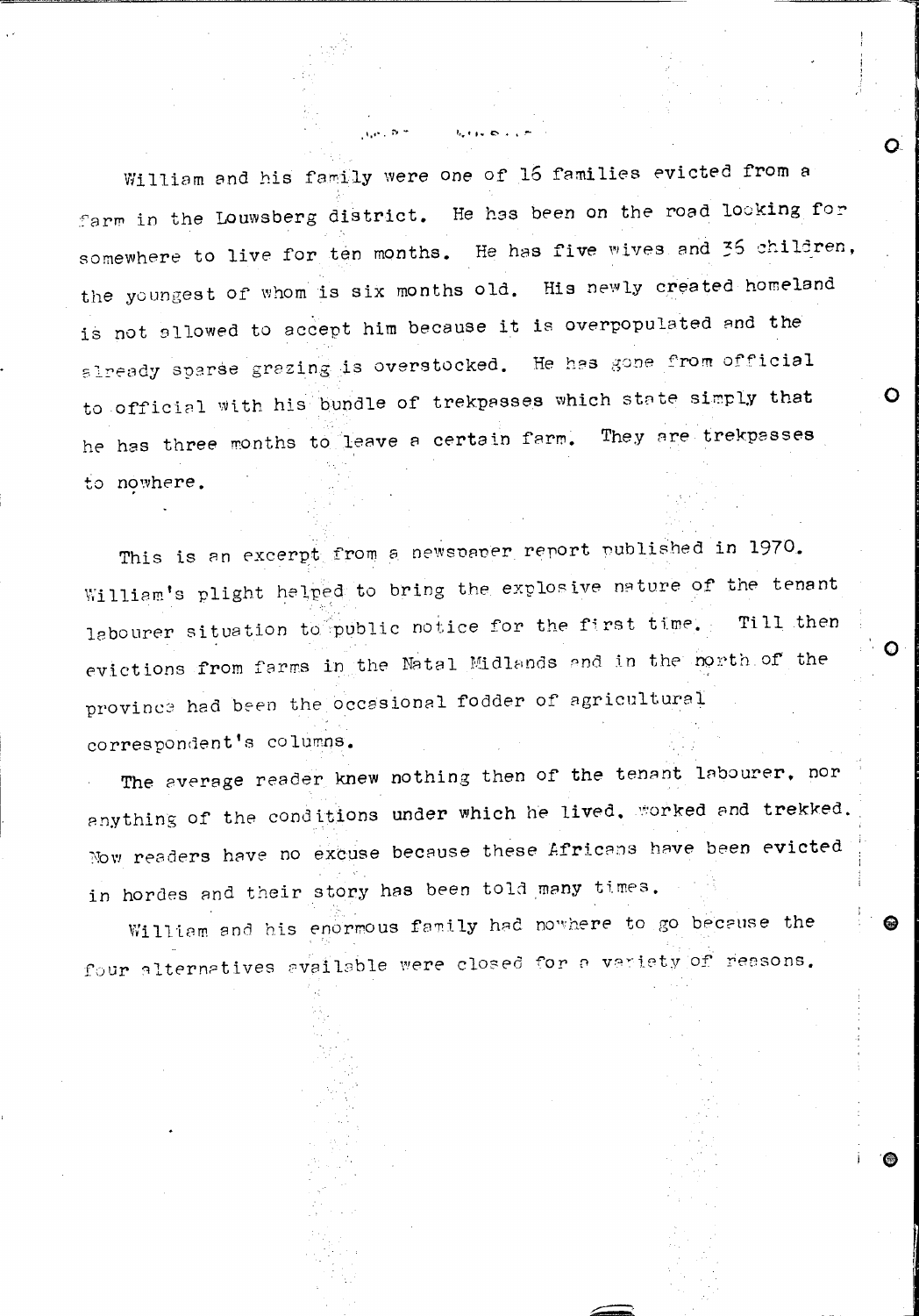He could not go to another White-owned farm, except as an illegal squatter, unless the owner agreed to have him. In 1970 ( and in 1975) farmers of the north and middle Natal were nearing the end of their campaign to destroy the tenant labour system, and the size of William's family would, in any case, have made it difficult for those few farmers who might otherwise be sympathetic to employ him.

He could not squat in a so-called Black Spot. Some still existed,  $\bullet$  overcrowded, but they were dwindling and the Government was hurrying to abolish them.

He could not go to an urban township. He did not qualify under Section 10 of the Urban Areas Act, and in his case no township administration could accommodate one family of 42 people. He could not become a migrant worker because he had no skills of an industrial. or commercial nature, there was no call for his services and should he, miraculously, be employed, he had nowhere to house his family.

He could not go into KwaZulu because none of the tribal chiefs was prepared to admit him to his area. KwaZulu is, in terms of agricultural Apart from this, local tribesmen feel value, badly overpopulated. economically threatened by newcomers who also bring with them new customs and attitudes.

In 1973 the Minister of Bantu Administration and Development, Mr. OM.C. Botha, claimed there were only 16 350 tenant workers registered on Motal farms.

In August 1974, defending the system, Mr Donald Sinclair, the Notal Agricultural Union president, said farmers were giving "sanctuary" to 400 000 Africans " not really we needed by the agricultural industry."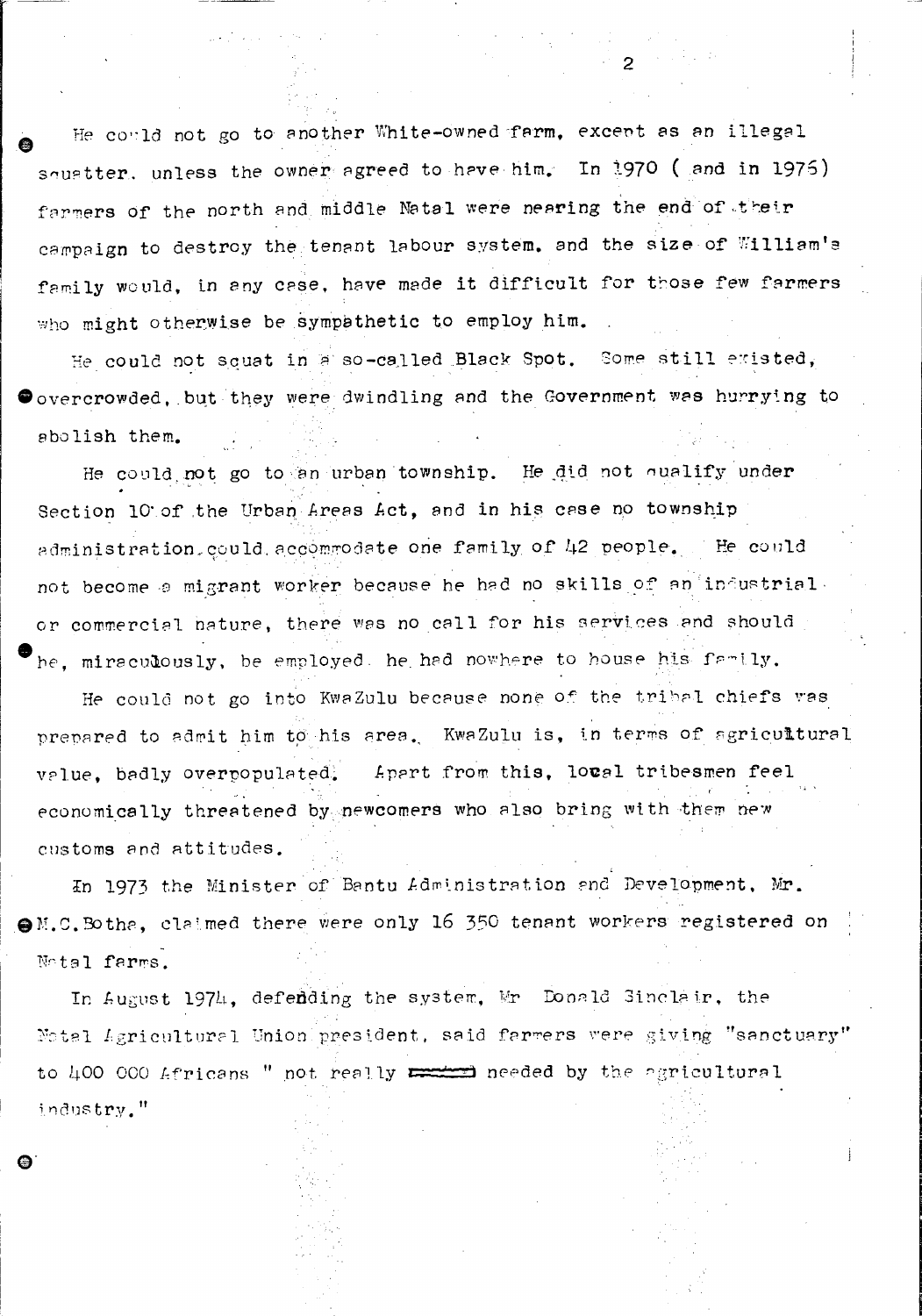There were two types of tenant worker. There was the man who lived with his family on a privately-owned farm given over entirely to the accommodation of African tenants. The owner treated this farm as a labour reservoir and drew workers off it to work on a contract basis on his operational farm elsewhere in Natal.

To developments largely erased this facet of the system. **The** abolition of Black Spots played a part, but probably the major reason was the farmers' realisation that these labour farms were being 'tested to destruction' by bad farming, neglect and over-stocking.

The other kind of tenant actually lived on the operational farm. In return for the right to grow crops and keep livestock he gave his labour for six months of the year. Many tenants were given permission to seek work elsewhere, usually in urban areas, for the other six months.

The Government, White farmers and African workers and leaders all agreed the system should be eliminated. The method, timing and the alternatives available to the workers were in contention.

After Lugust 1970, White farmers in Natal were forbidden to take on further Africans under the tenant labour system and all future new employees had to be in fullatime employment.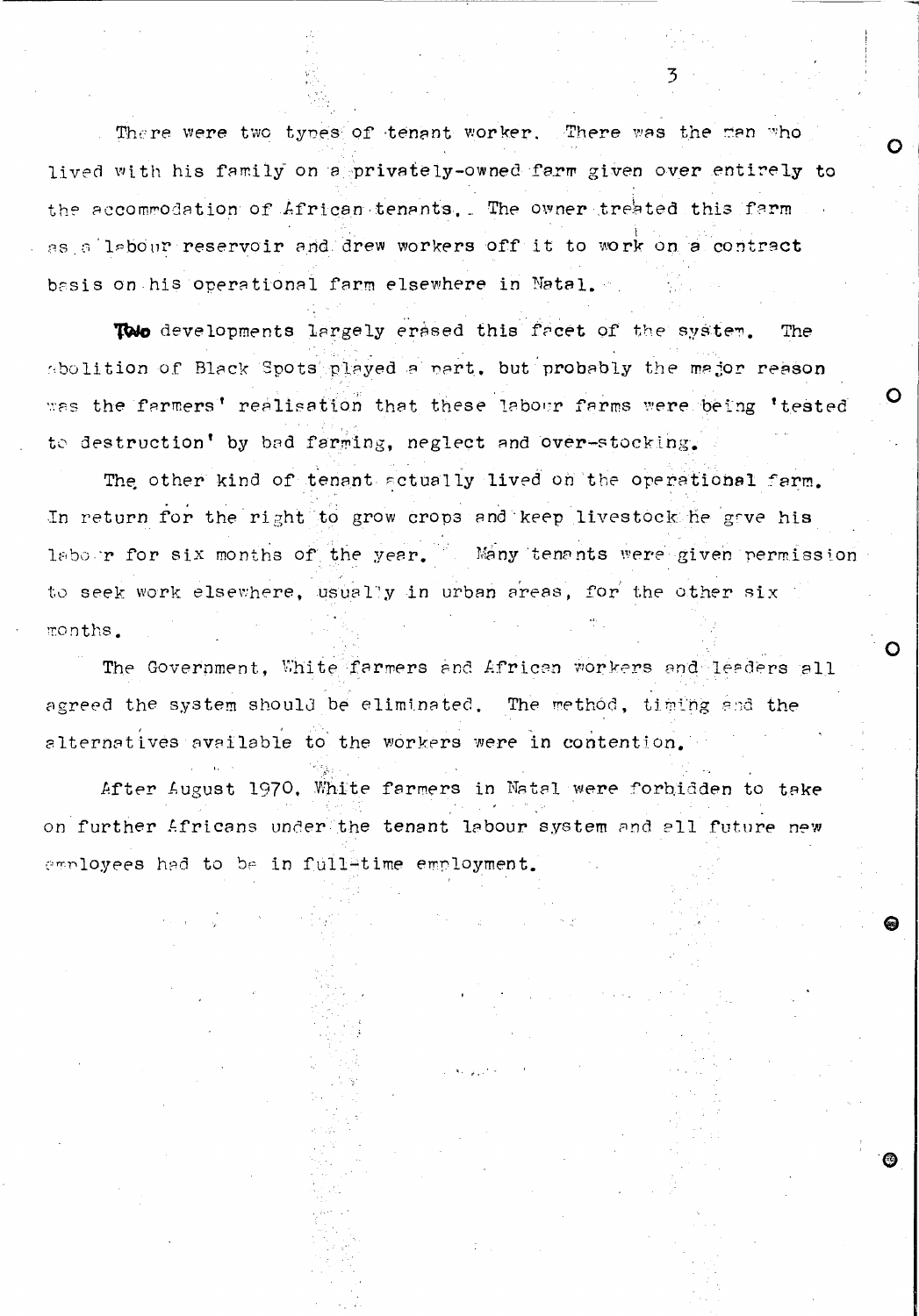The farmers were not forced to evict those then working as They could keep them as tenant workers, or give them tenant labourers. a choice of full-time employment or they could, if they wanted, evict them.

 $\mathbf{h}$ 

Under the old system an African was allowed to live on the farm with his family, grow crops, graze cattle and goats, and work six months of the year. Usually he did not receive cash wages. Some received only a bag of mealie meal and some received R2 or R3 a month.

Under the new system they lost the right to plough and to graze stock and received instead a monthly wage ranging from R5 to about R12.

In addition they were warned that Africans who worked on farms roold not be allowed to move out of agriculture into other spheres of employment.

It was the White farmers who called on the Covernment to abolish the tenant labour system. They said it was unproductive and inefficient and seriously damaged the land.

Mr. Sinclair, the MAU president, noted that the system cemanded othat the farmer give over a large part of his holding to a proliferating. family system.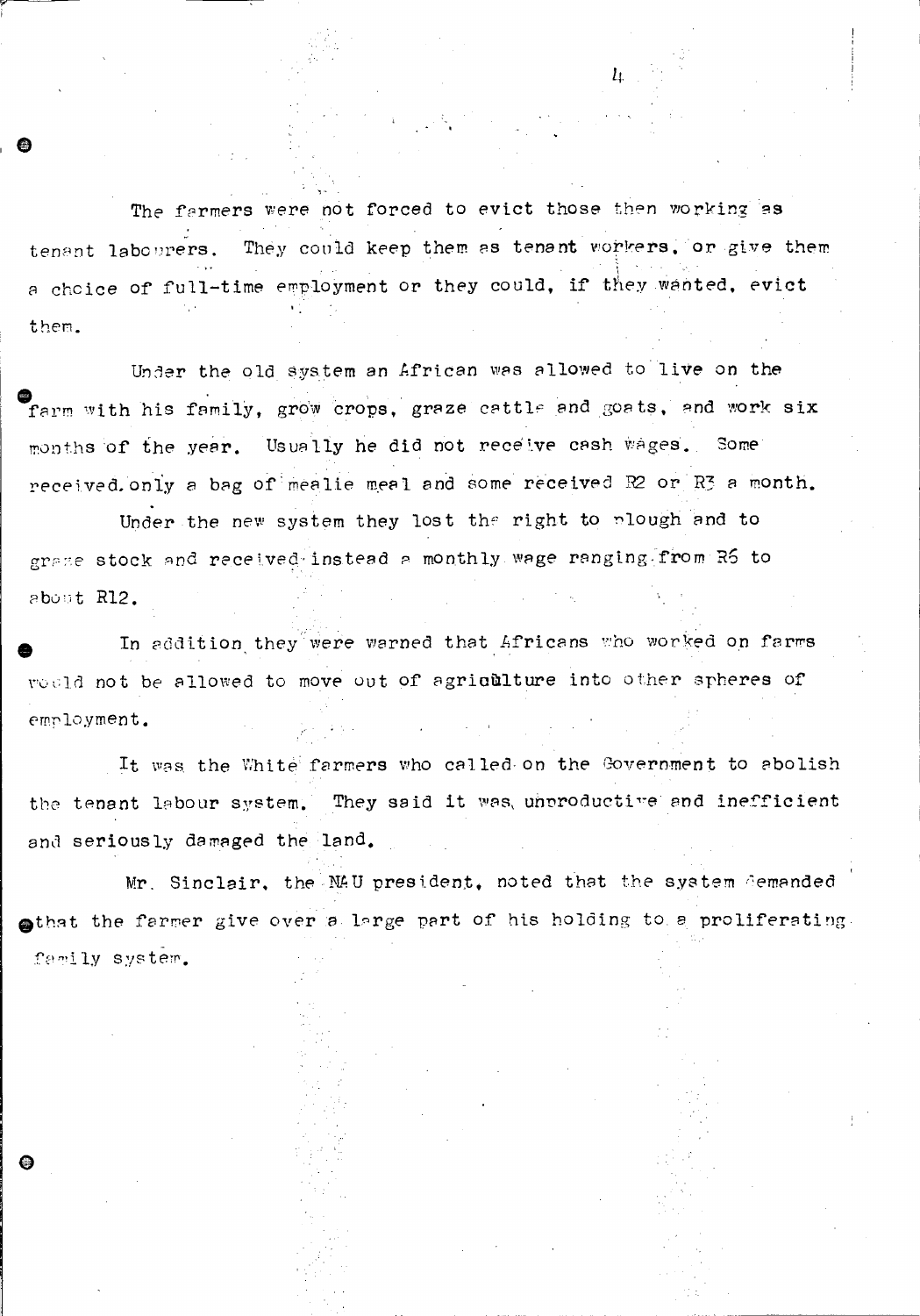Almost every farmer to whom I have spoken has said the same thing. They have claimed that for every 20 people living on They have also claimed a farm the farmer might get one worker. that after they have agreed to take on a tenant worker with a family of five they find, within five years, that his kraal has grown to contain 30 people --brothers, fathers, uncles and aunts of tenuous relationship.

5

∩

Mr. Sinclair seems to have an ambivalent attitude toward the system, perhaps because he has been forced to defend organised agriculture's continued use of it which has come under at ack so often.

Perhaps his attitude has been formed, in part, by what might be described as the rebirth of the system.

In 1972, several farmers in Weenen, the first area where full-time employment was introduced --in conjunction with Bantu Administration officials tried to force Africans living on a Government-owned farm to sign contracts which would turn them into tenant labourers.

These Weenen farmers had suffered a labour shortage since the abolition of the tenant system.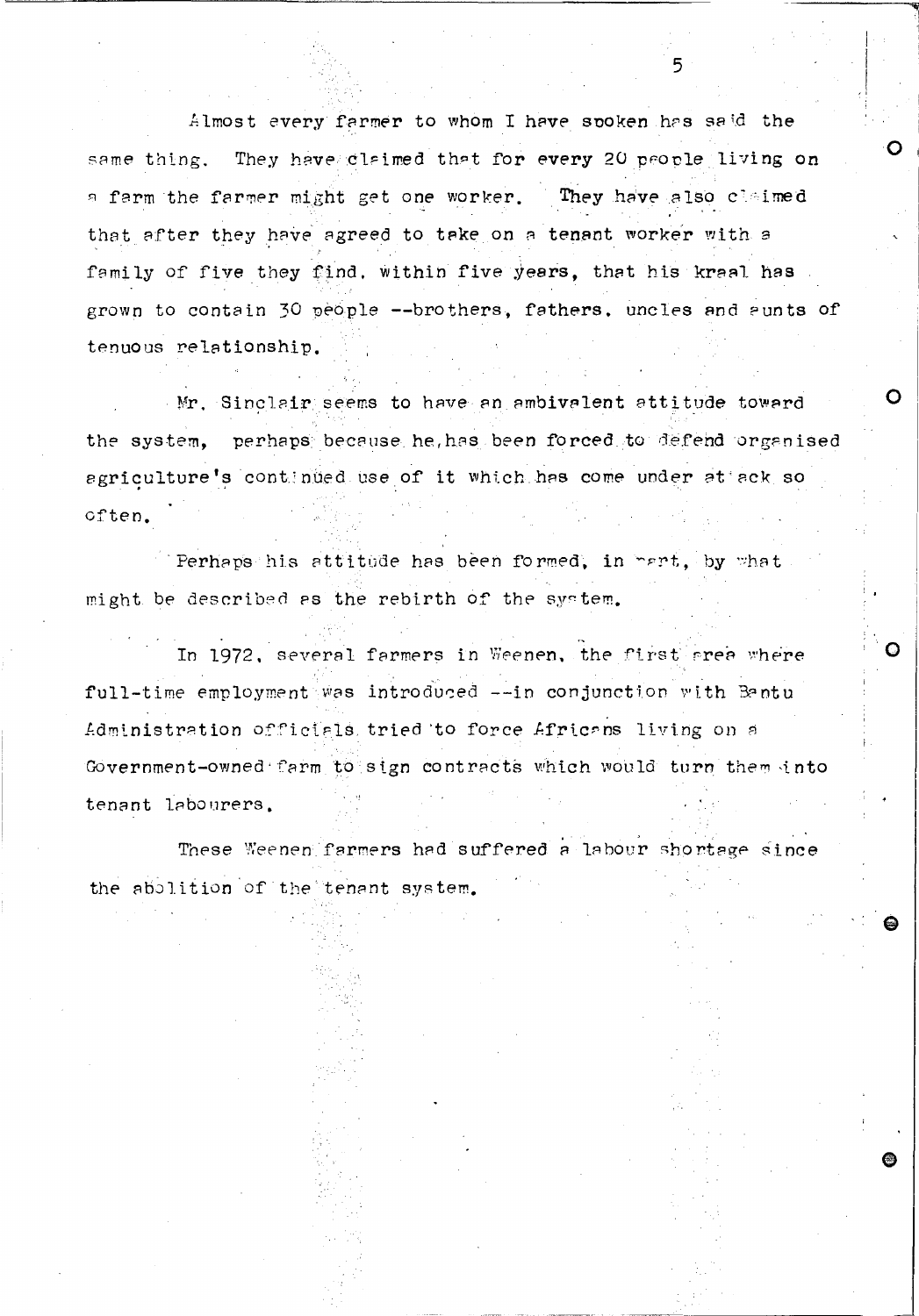The Africans were offered R6 a month, a bag of mealie meal and were told they could keep five head of cattle for each kraal. When they refused the offer the local magistrate then instructed an official to hand out eviction notices obviously prepared in advance.

6

By 1976 the situation was hopelessly tangled. Tenant lebourers existed side by side with migrant workers who in turn operated alongside former tenant labourers who had opted for fulltime employment for cash wages.

In 1973 Roland Stainbridge spent eight days speaking to employers and workers all over the province and there is little evidence that his findings then would not hold true today.

In summary, Stainbridge found that farmers are protected by legislation which enables them to do virtually anything they like with their workers who are bound to the farms by law.

This is what he wrote: " Workers are unprotected, can be evicted at a moment's notice and end up starving in a resettlement area.

" A method often used to get rid of the worker and his family is to level his home with a tractor or reze it by fire.

Gill labour is commonplace.

" Instead of an employer-employee relationship, there is a master-servant relationship and workers are fracuently beaten by the'r employers.

" Nany workers pay their own medical bills and have never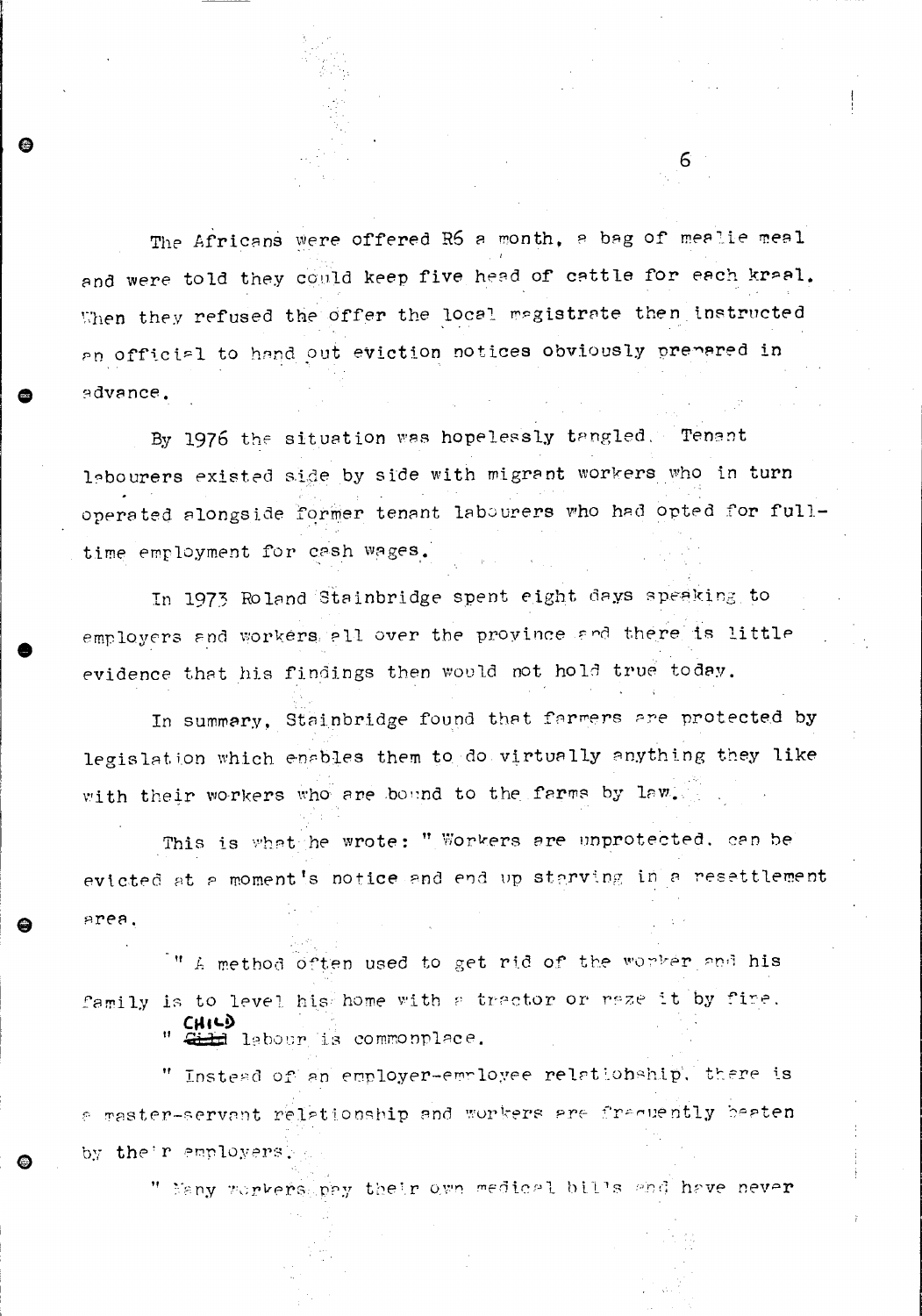had paid leave in their lives."

He found men who had never earned more than R3 a month, some who worked for nothing, some who had to give up good urban jobs because their families were threatened with eviction if they did not work on the farm, and a great deal of evidence of hidings from farmers who clearly thought they were operating a feudal system.

My own findings indicate that nothing has changed. The tenant labour system continues and so does the eviction problem.

In July 1975 I found more than 100 Africans living on farms in the Colenso district who had been served with eviction orders. They had nowhere to go and most of them had been gaoled or fined for squatting on the land they had known since childhood.

In January 1976, the Rev. Samson Khumalo, who operates in the Colenso, Weenen, Estcourt district, spoke to me. He is the organiser for Inkatha, the Black liberation movement formded by Chief Gatsha Buthelezi, the head of the KwaZulu Government.

His story was corroborated by 14 men from this vast district. He said that each time he held a meeting at weekends to explain the new movement, it was followed by evictions.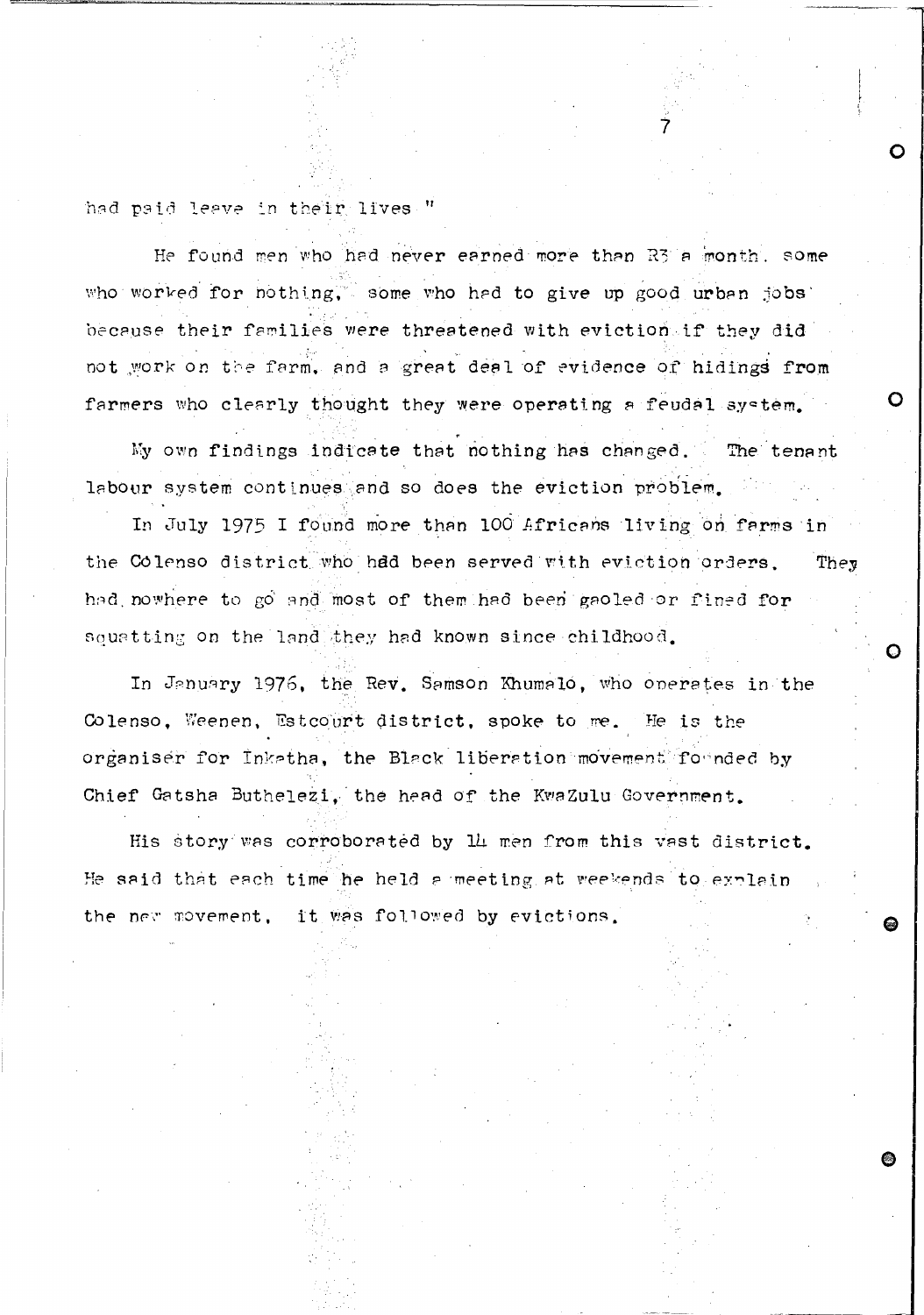When the farmers involved were asked for comment they were either insulting or refused to speak.

Я

Mr. Khumalo spoke of a new development in the eviction drama. but the rest of his story simply echoed the words of Dr. Anthony Barker, the head of the Charles Johnson Memorial Hospital, who two years earlier had said: " In the resettlement areas one finds that these evicted families have had to leave their cattle behind on the farms and are committed to paying R2 or K3 a month for grazing -- a sum they can't afford. So, in the end, their beasts are attached or impounded and they lose them."

I know of many such cases. In July last year Mr. Philomon  $\mathcal{F}_{\mathcal{L}}$  . Majola was ordered off a farm and managed to persuade another farmer, nearby, to take his cattle. But, the farmer who evicted him refused to allow the stock to be moved. Then Mr. Majola was sued for stock rent by the man who had evicted him.

Mr. Khumalo who has been involved in this situation for years. said: " Many times farmers prevent their former tenants from taking their cattle off the farm. You see, once notice has been given to a tenant he has to pay R1 per head of stock grazing on the ex-employer's farm."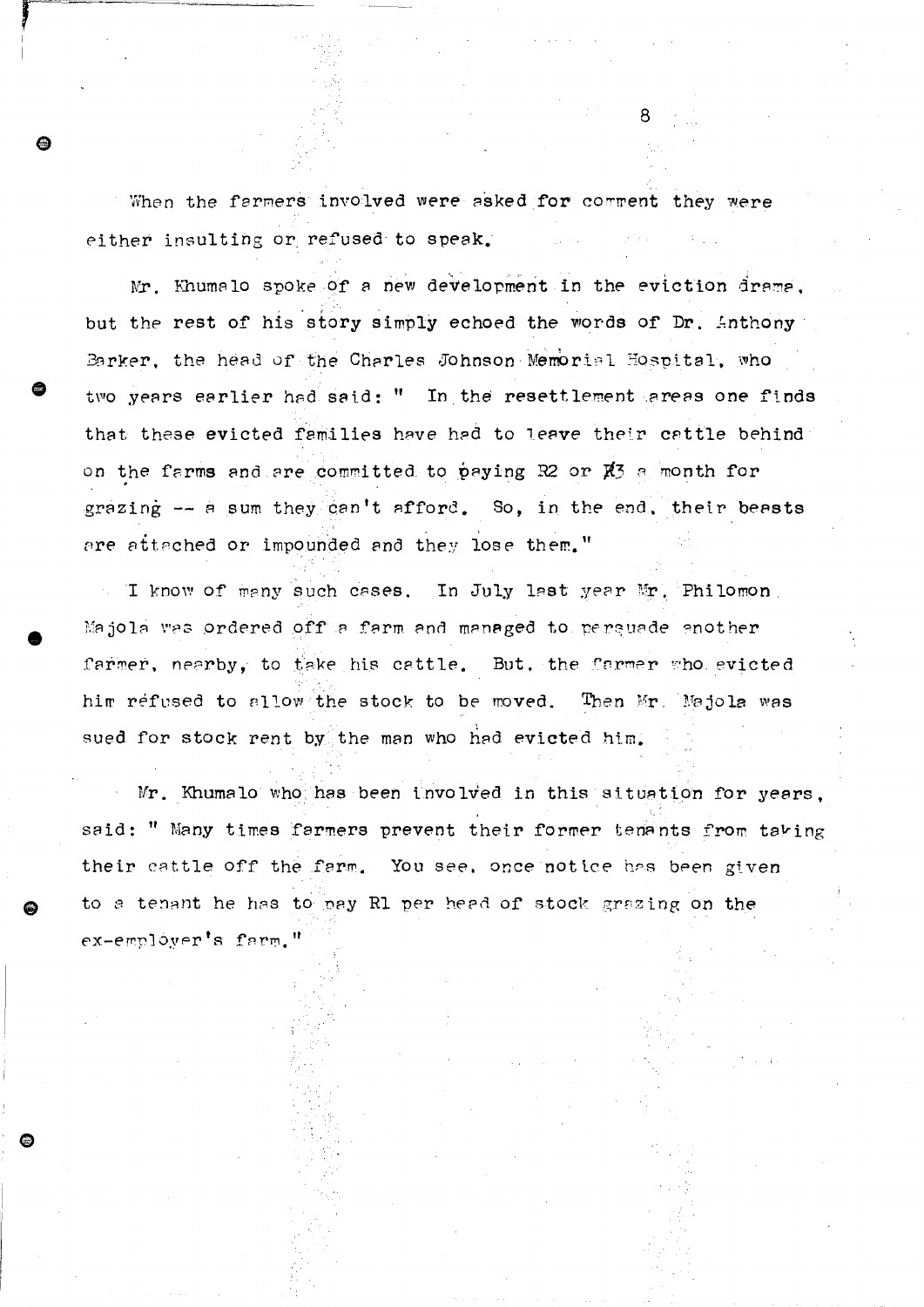Africans feel enormous resentment about all this. Not only do they lose their stock and means of livelihood. but they are ejected from areas where they have lived since birth, and extremely often where generations of their families have lived.

Then, too, they frequently do not grasp the western concept of private references ownership because for them the land belongs to everyone.

Many Africans point out that their antecedants lived on the land before the White man arrived. They were, so to speak, bought with the land.

When Chief Magogo Buthelezi and his reorle were evicted from a Louwsberg farm he recalled that the land they occupied had been the tribe's territory in the time of Shaka.

Africans also find Government officials unsympathetic. and I have found them, in some cases, almost hostile.

Local Bantu Affairs Commissioners often seem more influenced by the interests of the White farmers than Black employees, and altrough they know the problems, presumably, they rarely hesitate to fine or imprison Africans who have refused to move after being served with eviction orders.

The Chief Bantu Affairs Commissioner for Matal, Mr J.J. van der Watt, told me in December 1975: "Yes, me do have a serious ropulation problem and there is a shortage of land. We are doing the best we can and in some cases we are resettling people.

 $\mathbf{Q}$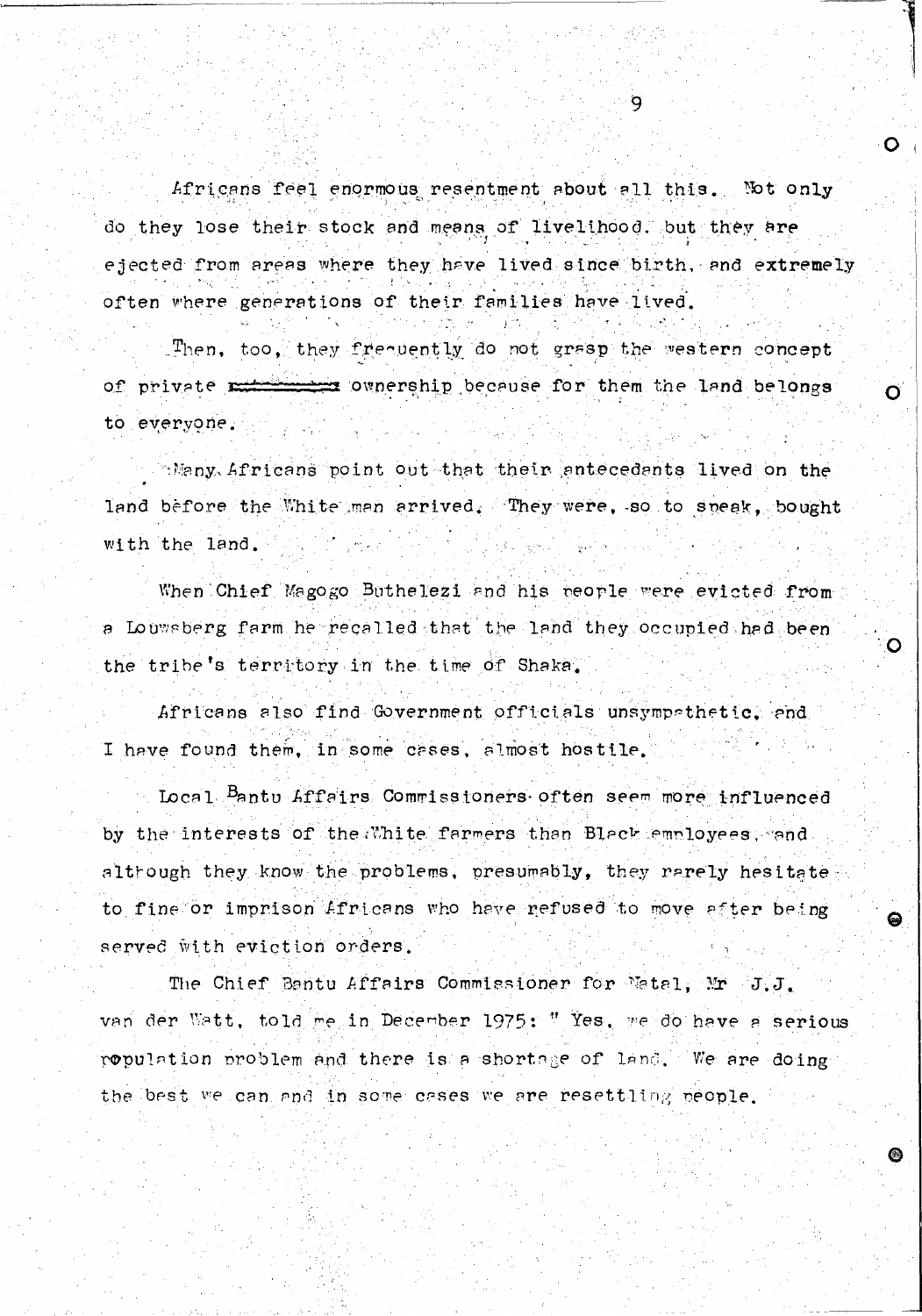" Just this week, for example, we offered to resettle 15. families and we have so far resettled four. Often these people just wander off themselves. I don't know where they go.

" We are fitting them in where we can, but if I had 250 people come along now I probably would not be able to resettle them."

Mr. van der Watt's subordinates in the field havebeen told not to take action against evicted tenants until alternative accommodation has been found. But, Africans are still being fined or imprisoned, and officials are sometimes on hand to see huts demolished by irate farmers before the tenants have been settled elsemhere.

In 1973 Alex Maphalala found that pellagra, malnutrition sores and kwashiokor were rife in a newly resettled community at Msinga. About 500 children were without a school, their families had no land for ploughing, there were no clinics and no shops.

This community of about 17 families was moved out of Weenen. after the abolition of the tenant labour system and after several years of negotiation.

Almost a year after the move they were still living in tents or crude wattle and daub huts.

G

10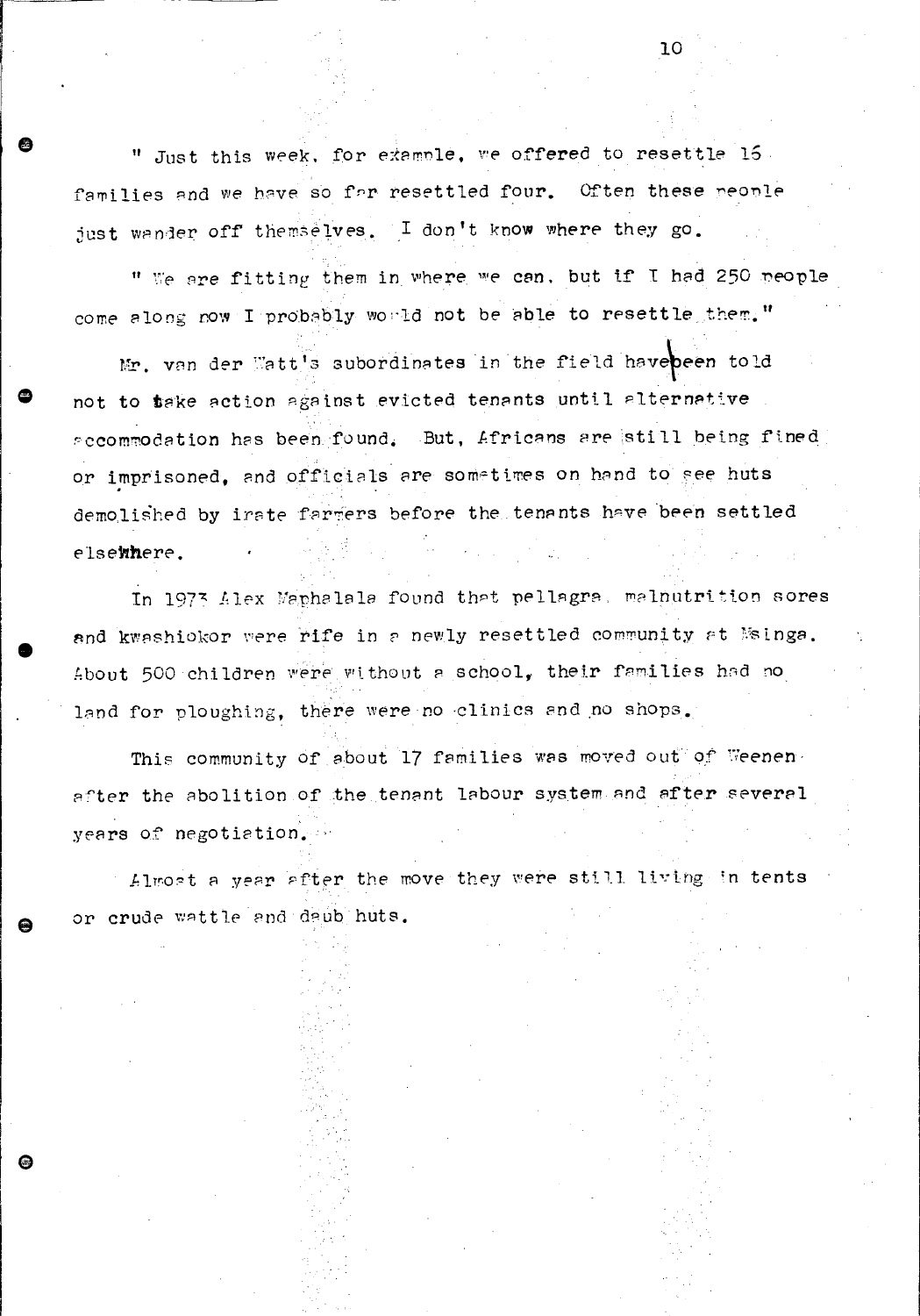A spokesman for the Department of Bantu Administration and Develorment said the Government would do everything in its power to find work for the men. They in turn said they did not want industrial work, but land for ploughing and grazing.

 $11$ 

The officials replied: " We are looking for land, but it is very difficult to resettle a small community."

A number of those that wander off seem to find their way onto: Bantu Trust farms inside KwaZulu. like those in the Noutu district. They are regarded by officials as souatters and indeed their presence is a problem for officials who sometimes have difficulty reconciling their understanding of African needs with Government. regulations.

For KwaZulu, however, the problems are of a different order. The Legislative Assembly. sitting in May this year, resolved to ask Pretoria to transfertall Trust farms to KwaZulu so that Ulundi could plan them for agricultural and residential purposes.

- But even the transfer of Trust farms, already heavily populated, will bring little relief. The problems of landless and unemployed Africans will not be solved while White South Africans are obsessed with racist policies and while the African population is expanding at its present rate.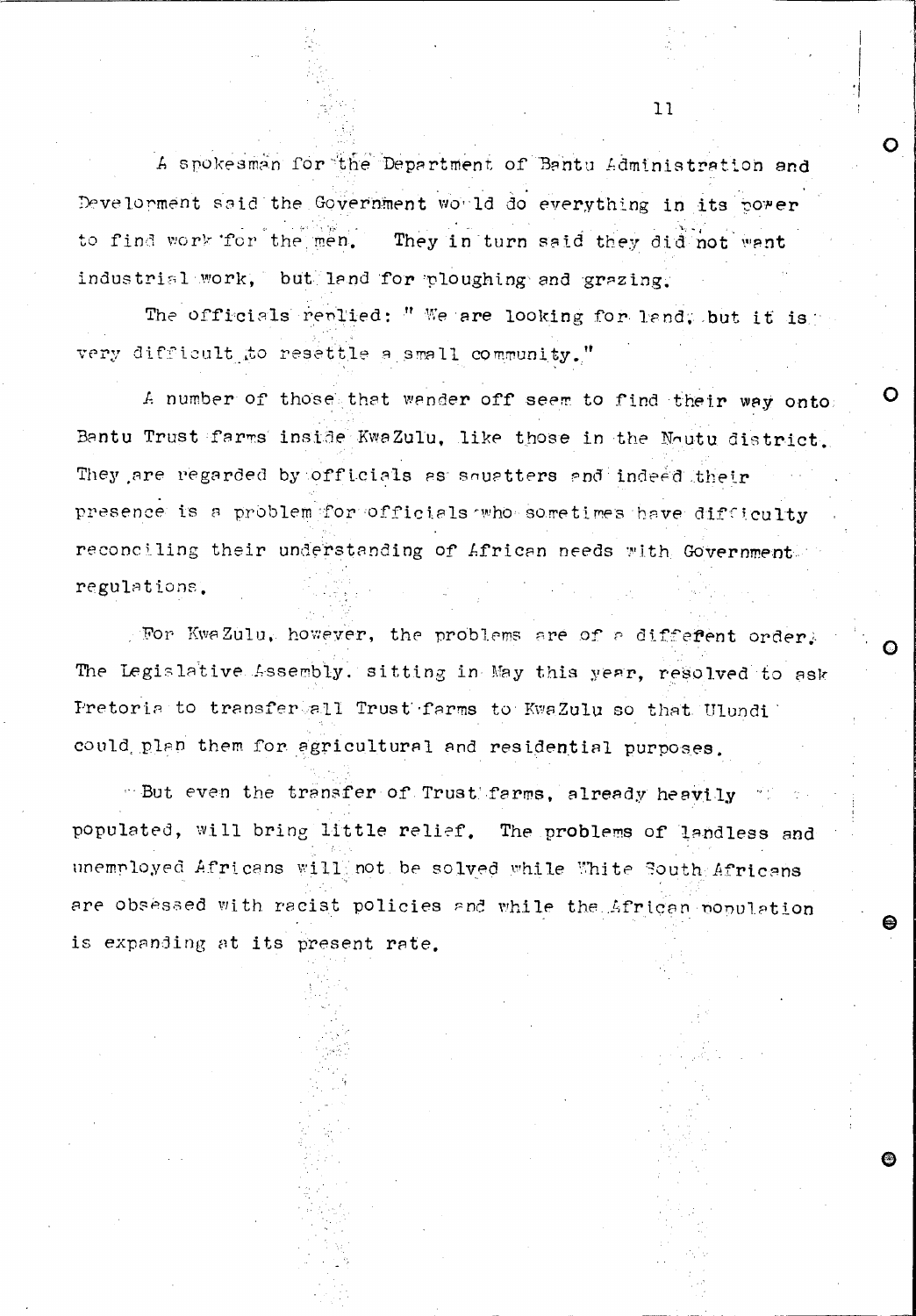The problem within this situation, as I see it, consists of four facets.

12

The first is racist legislation. The second is the White man's greed and his inability to relate to African workers as The third is the Africans' ignorance and lack of humanbeings. The fourth, and probably the most influential in productivity. the long term, is the population explosion.

There are not enough jobs now in commerce and industry for all the employable Africans in South Africa, and there is not enough arable land to allow the urban overflow of Africans to become subsistence farmers, even should they be so inclined.

It has been shown that beaming birth control propaganda at Africans is useless, primarily because it has become a political issue.

Even if there was no customary and traditional resistence to birth control, calling on Africans to curb their birth rate while urging Whites to increase their's is bound to have political repercussions.

In any event, the crisis of over-population in terms of what the land can carry is here; it is not an impending problem.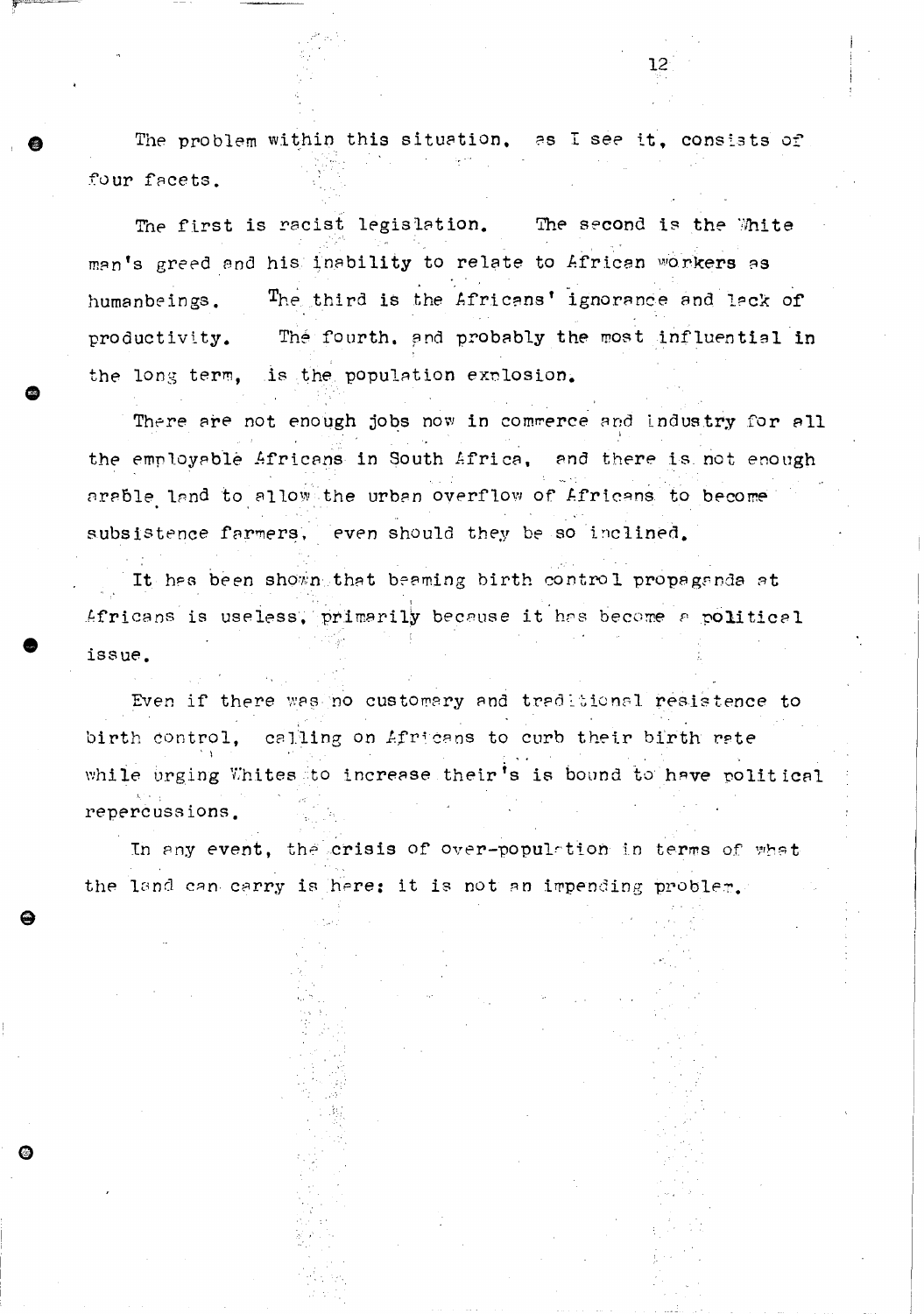Another factor that must be recognised is that most Africans are bad farmers.

 $\mathcal{L}^{\mathcal{L}}(\mathcal{L}^{\mathcal{L}}(\mathcal{L}^{\mathcal{L}}(\mathcal{L}^{\mathcal{L}}(\mathcal{L}^{\mathcal{L}}(\mathcal{L}^{\mathcal{L}}(\mathcal{L}^{\mathcal{L}}(\mathcal{L}^{\mathcal{L}}(\mathcal{L}^{\mathcal{L}}(\mathcal{L}^{\mathcal{L}}(\mathcal{L}^{\mathcal{L}}(\mathcal{L}^{\mathcal{L}}(\mathcal{L}^{\mathcal{L}}(\mathcal{L}^{\mathcal{L}}(\mathcal{L}^{\mathcal{L}}(\mathcal{L}^{\mathcal{L}}(\mathcal{L}^{\mathcal{L$ 

They have never been trained, never Who can blame them? been given credit or marketing facilities and they have never had real security of tenure in either White areas or on communal tribal land.

Thousands of Africans are chained to the land by poverty and law, lack of education and lack of job opportunities. Thousands of Africans in urban areas, with rural land rights. leave their lands to be worked unproductively by women and children.

Th has been suggested that each African family be given a holding of 1,7 hectares to farm on a labour intensive basis which presuproses a great deal more arable land than exists.

As I see it agriculture should feed a notion and not merely individual families, and I do not believe the African is remotely interested in this system nor is he culturally suited to it.

The real stumbling block to any solution is the policy of separate develorment. Landlessness and unemployment are politically explosive elements that cannot be defused by being shut oway inside the homeland timebomb.

It is these two problems, highlighted so starkly by the tenant labourer system, that present South Africa with one of its most ungent crises.

曲

13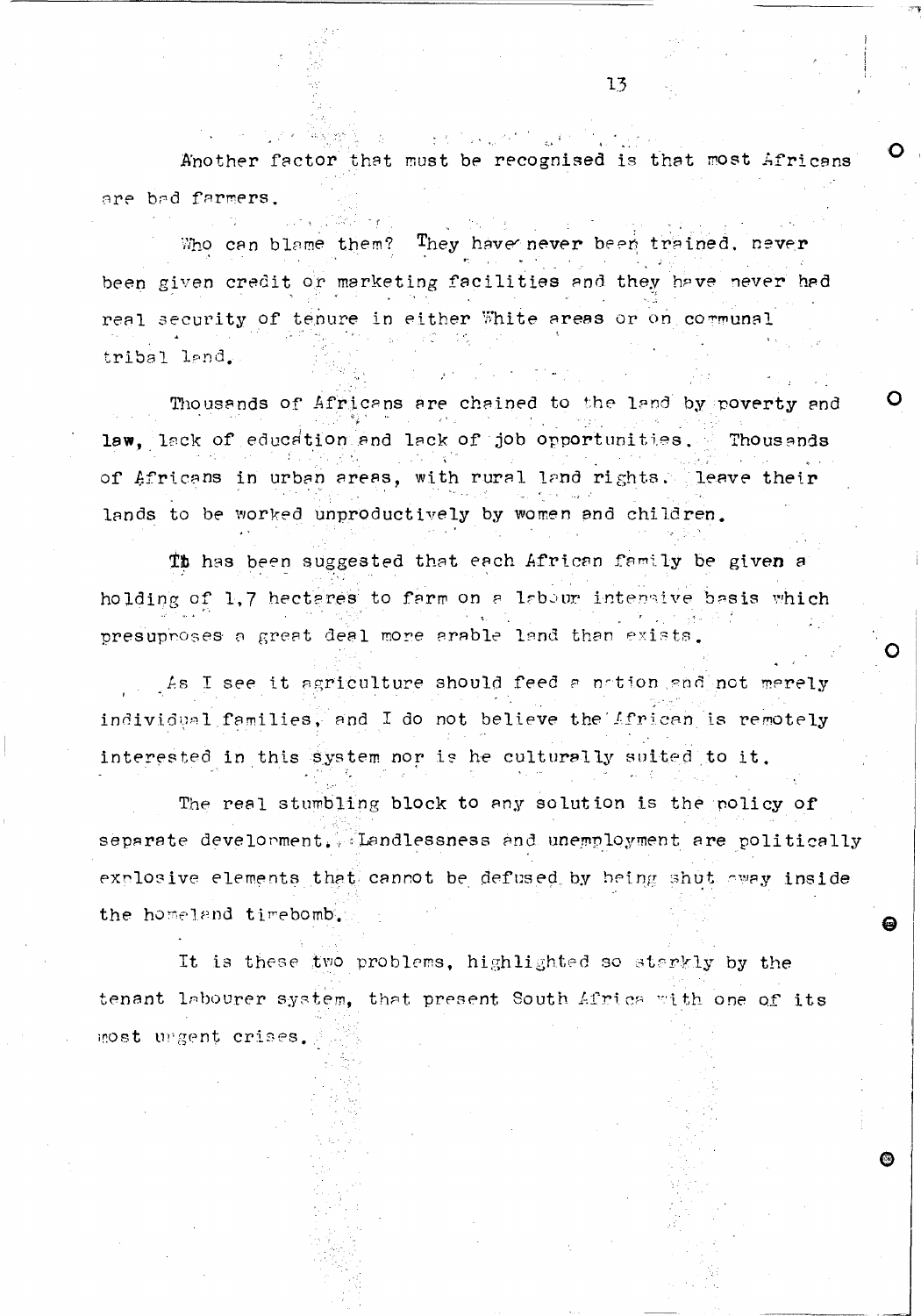Only by eradicating borders, by bringing Africans back into the so-called White areas can a start be made in solving this puzzle.

The land tenure report adopted by the KwaZulu Legislative Assembly this year hints at the kind of solution African thinkers  $\sim 10^{-10}$ are prepared to accept.

The report advocates freehold tenure, but at the same time the KwaZulu Government is concerned because it has more people than land. It is estimated that there are nearly 500 000 families in KwaZulu, which means that each would have only one-fifth of what KwaZulu regards as an economic farming unit.

Conversely, if each family is to receive a full economic unit of about 33 hectares, four-fifths of the population will have to seek a livelihood off the land.

The report says that about four-fifths of the people now on the land will have to be absorbed in other types of employment. In KwaZulu the transition to freehold, it seems, will be determined in part by the rate at which non-farmers are eliminated.

It is also proposed that the land be planned with a view to the establishment of villages and towns where it is hoped that more and more reople, drawn off the land, will find employment.

 $11<sub>1</sub>$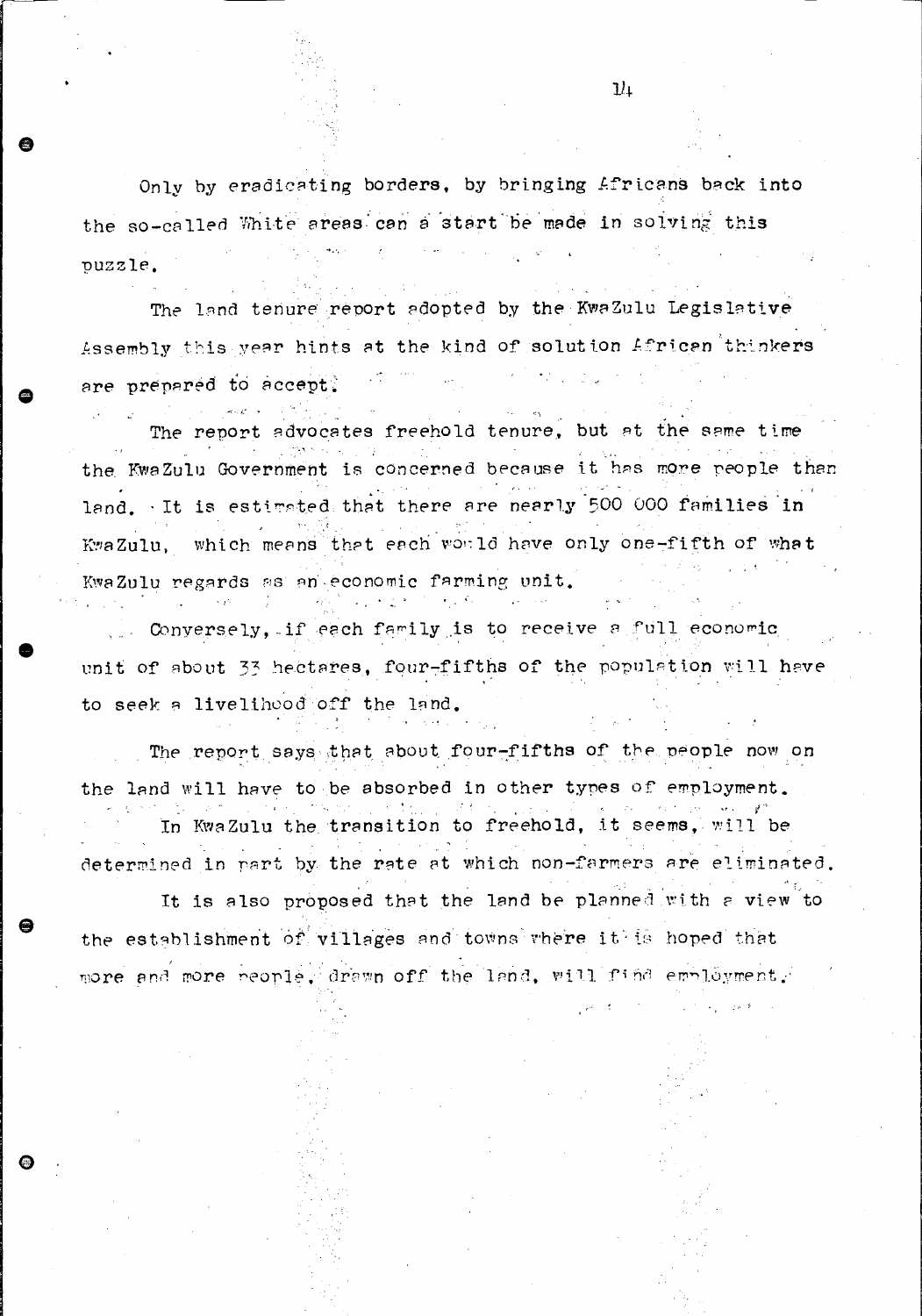Obviously, agriculture is envisaged as the base industry with the villages and towns providing the service industry, and the report also recommended the establishment of rural industrial programmes.

One of the most interesting aspects of this report is the recommendation concerning rural towns. It clearly recognises that not everyone wants to be a farmer, that not everyone should be a farmer, that not everyone can be a farmer.

It implies, too, that Africans will have to adapt to a new lifestyle.

Thus the point is made. Rural towns and villages for Africans can also be created in the so-called White areas from which White farmers and rural industries can draw labour.

This means African farm workers would travel from their family homes to work and would return in the evenings as urban workers do.

To make these villages, with their infrastructures of shops and severage systems, clinics and community halls, viable, a number of other adaptations would have to be made.

Rural Africans would have to relinquish their cattle and ploughing rights --this is happening now --and Carmers would have to pay fair cash wages.

 $15<sup>°</sup>$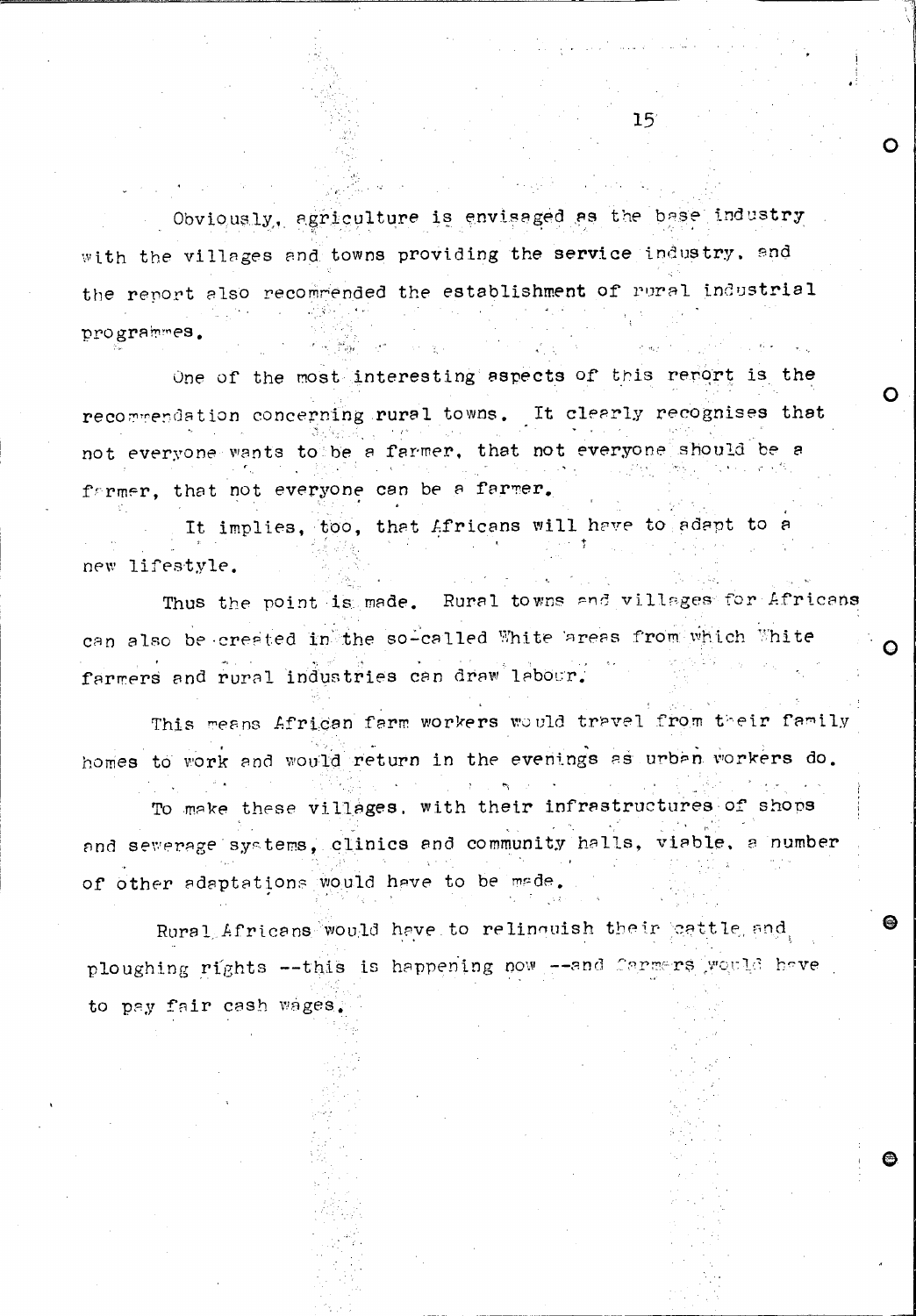White-owned farms would have to be run more productively which means farmers would have to be better managers than they are at present and Africans would have to be trained, which they are not at present, to be better workers. They would, thus, have to be given incentives as well like upward job mobility and at the least, workers' committees if not trade unions.

There would be other spin-offs. I think it can be argued that drawing Africans into urban conglomerations will encourage them, to gradually accept birth control measures.

Its difficult to make birth control relevant for rural people, but if these same rural people found themselves in an essentially industrial situation with houses that were not infinitely extendable, with the cost of education, rent and transport to consider, they might adapt to the idea of having smaller families.

The tenant labourer system is only part of the whole, a symptom of what is wrong with South Africa.

ଈ

It simply cannot be seen in isolation from all the other factors that make life so difficult for Africans, and South Africa's approach to this and its other problems will have to be bold and adventurous -- which means enormous expenditure --and therefore it will have to be dealt with politically.

16